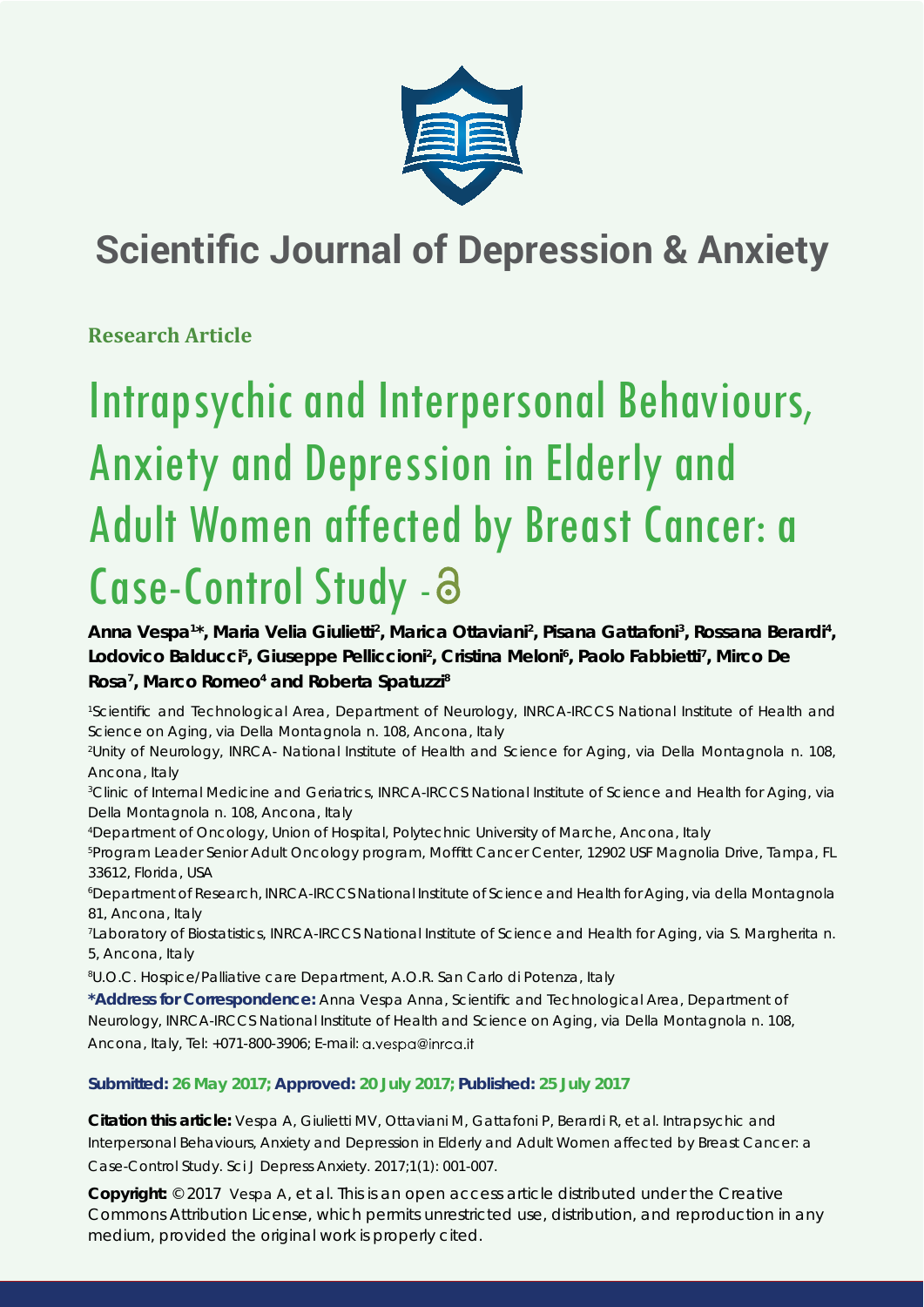# **ABSTRACT**

Introduction: The profile of the anxiety and depression and structure of personality, of elderly and adult women affected by breast cancer have been evaluated.

**Materials and methods:** case group- 257 breast cancer woman; control group- 206 healthy woman. Questionnaires: Structural Analysis of Interpersonal Behaviour-SASB- intrapsychic processes; IPAT-CDQ- and ASQ depression and anxiety- Tests.

 **Results:** Differences between breast cancer patients (adult and elderly) and control group: medium high levels of depression- CDQ (*p* < .001) and of anxiety-ASQ (*p* < .001); Intrapsychic level-SASB: less autonomy in their choices with low acceptance of their own feelings Cl2 (*p* =.004), CL3 (*p* < .001), Cl2 (*p* = .004), CL3 (*p* < .001), negative control and depression, CL5 (*p* < .001), Cl6 (*p* < .001), CI7 ( $p = .018$ ), Cl8 ( $p = .009$ ). Interpersonal level: lower levels of confidence and of acceptance of others (Cl2  $p = .004$ ), worse attitude of taking care for others in presence of stressful situation (Cl3 *p* < .001), more self control towards the others (Cl5 *p* < .001); they are critical towards the others (Cl6 *p* < .001), are engaged in destructive behaviours in the physical and emotional dimensions towards the others (CI7  $p = .018$ ) and ignore and neglect the needs and interests of the other (CI8  $p = .009$ ).

Conclusions: The intrapsychic factors as tendency to depression, not to be in touch with their own feelings may be linked to difficulties to face the disease treatment. This intrapsychic modalities knowledge may allows to plan the most appropriate psychotherapeutic intervention to promote a good adaptation to the disease conditions.

**Keywords:** Personality; Intrapsychic factors; Depression; Breast cancer

# **INTRODUCTION**

Breast cancer is the most important cause of death, especially in women between the ages of 35 and 55, while in the over 55 year olds are the second cause of death after cardiovascular disease [1]. The "western" type incidence curve presents two peaks, the first at around 45 years and the second after 70 (plateau during menopause) [1]. There is the hypothesis that breast cancer in young and old woman can be distinguished in two separate epidemiological entities.

Older women have significantly elevated risk of developing breast cancer when compared to younger age group [2]. Many studies have shown that older women tend to have less aggressive breast cancers than younger women [1,3]. Moreover comparative research has identified that older breast cancer survivors are generally more likely to have reduced psychosocial impact (e.g. levels of depression, social ties, and, emotional well being) and that they suffer from greater impairment in physical health-related quality of life than younger breast cancer women [4,5]. Older adults may also have special vulnerability to the effects of cancer especially with advanced age due to age related co morbid illness and functional impairment [5-9].

Moreover the stressors event has a role in determining depression and mood disturbance [10-12]. In fact women who are diagnosed with breast cancer are at high risk for experiencing affective distress [13-16]. However, previous studies suggest that age is a salient factor to consider in the psychological adjustment of women with breast cancer, especially near the time of initial diagnosis, with younger women exhibiting greater affective distress [9,17,18] and a tendency to engage in less adaptive ways of coping [5,9,19]. As epidemiological studies show, life events, stress and personality influence the individual's ability to cope [20-23].

The personality characteristics (intrapsychic processes) mediate are more common in people who are affected by cancer, being contributory causes of the various factors associated with genetic, biological and social aspects. Moreover, certain personality traits, in particular trait anxiety and neuroticism [24], are associated with high levels of physical and psychological symptoms among cancer patients [9,22,23,25].

Many studies have repeatedly reported the presence of emotional repression with less expression of aggression, more emotional masking and adaptation to social norms in breast cancer women [19,23]. Other studies point out the presence of tendencies to be emotionally constricted and/or depressed with behaviors linked "to blame" inappropriately and often destructively [26-28]. Others have theorized that in woman with cancer it may not be repression itself [19], but rather ambivalence over the expression of emotions that is the important health-related factor especially after the menopause [8,19]. Several studies in this area have showed contradictory empirical evidence about the importance of psychological factors in the onset and progression of cancer [22,23,29].

Several symptoms have been shown to trigger or intensify depression among women with coexisting stressors, a previous history of depression or a negative attitude in facing stress [5,19,22].

In agreement with these considerations depression in women affected by breast cancer has been shown to be closely associated with high level of health complications [8,19,30].

Moreover medical treatment, as hormonal treatment of breast cancer, may also cause depression and other emotional disorders.

Finding out how these individuals' psychological traits relate to the psychological health of patients would help researchers and clinicians to understand the influence of certain personality traits on patient's difficult adaptation to disease condition and, to develop efficacious psychosocial interventions for improving patients' wellbeing [31-35].

This study on breast cancer has just tried to look more closely at intrapsychic and interpersonal process in order to find a possible description of these psychological determinants in elderly and adult women and to know the differences between these two groups. The investigation of intrapsychic processes by using SASB Model (Benjamin, 2006) may be an interesting contributes to better describe these modalities [36,37]. Moreover this Model allow to understand which psychotherapeutic intervention may be planned to face on the maladjustment modalities in older breast cancer woman which have special vulnerability to the effects of cancer especially with advanced age due to age related co morbid illness and functional impairment.

# **MATERIALS AND METHODS**

Sampling - Choice of patients - The study groups was composed of n = 257 women (age range: 40-75 years; adult (40-59 yrs = 132)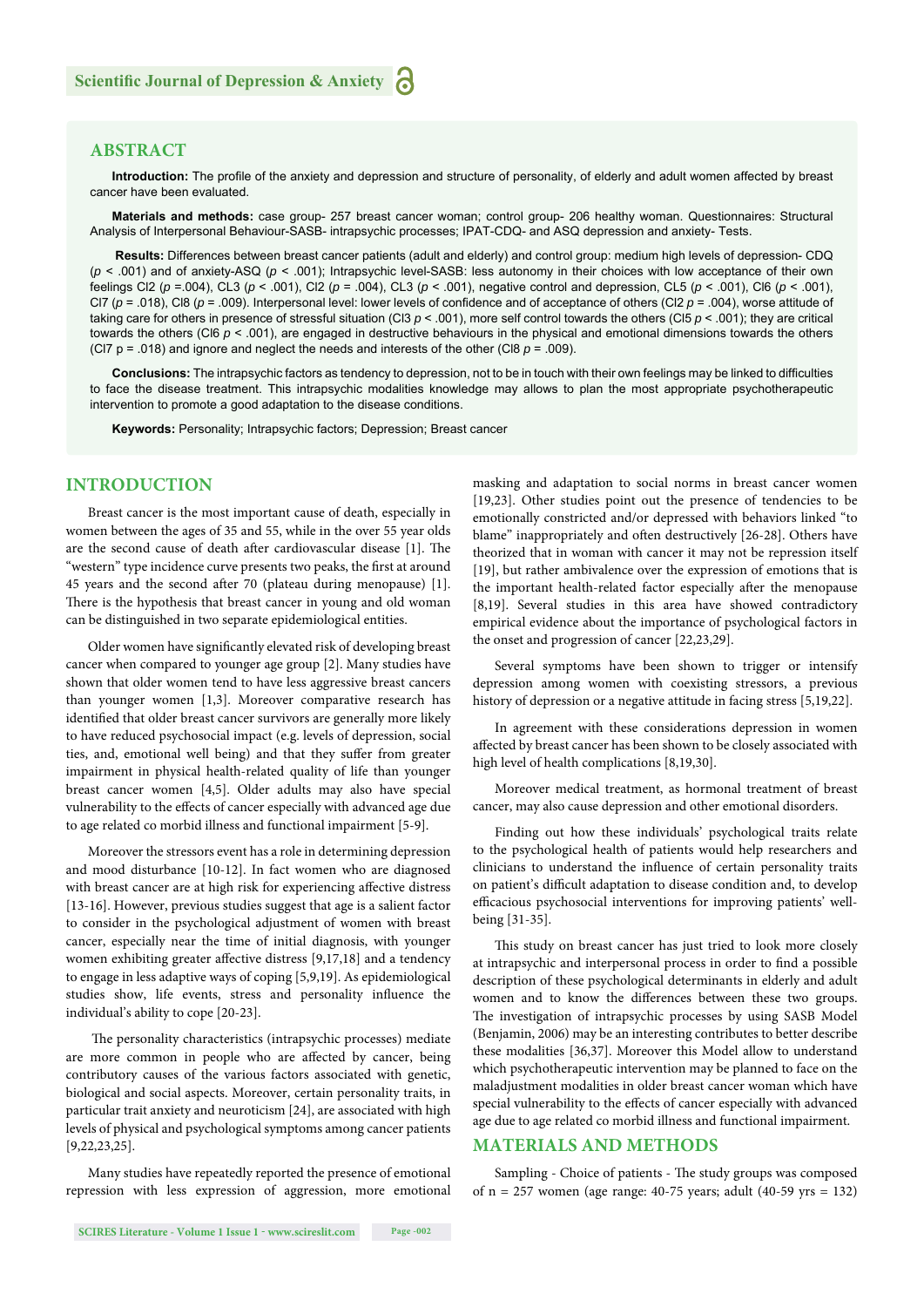and older breast cancer patients (60-75 yrs = 125). All subjects were evaluated after surgery (maximum in a month). Histological diagnosis (first diagnosis) of breast cancer was an eligibility requirement. It was decided to evaluate patients with all stages of the disease (low risk (37%), medium risk (35%) and high risk (28%).

All the patients were subdivided on the basis of: age, marriage status and educational level (Table 1).

The Control group was composed of  $n = 215$  healthy subjects chosen on the basis of the same independent variables (Table 1).

Inclusion criteria included an age (40-75 yrs); first time diagnosis of breast cancer confirmed by biopsy. Exclusion criteria included: Refusal to participate; inability to provide informed consent; inability to fill the study forms (for fatigue); chemotherapy during the past year; previous history of malignancy; use of psychotropic drugs (all, included antidepressant) and adrenal disorders.

There hundred and twenty three patients were approached in the clinic by the physician and asked to participate in the study. All participants signed a consensus form regarding study protocol after detailed explanation by the physician at the Oncology Clinic.

Only two hundred ninety eight decided to participate and to fill out and sign the consent form. The patients were free to complete the questionnaire either in the clinic or at home. Patients who decided to complete forms at home were given a self-addressed, stamped envelope to return the forms. Forty one patients don't answer all the questions in the questionnaires: it was therefore decided not to consider them for the analysis. All subjects (case and control groups), were asked to complete the following psychological and psychosocial questionnaires:

A. - Social schedule, which describes all demographic characteristics like sex, age, marital status, educational level

| Table 1: Description of the sample                        |             |                                          |             |         |
|-----------------------------------------------------------|-------------|------------------------------------------|-------------|---------|
|                                                           | Controls    | <b>Breast</b><br>Cancer<br>Patients (n = | Total       | P value |
|                                                           | $(n = 215)$ | 257)                                     | $(n = 472)$ |         |
| Age                                                       | 47.6 (9.6)  | 54.9 (10.6)                              | 51.6 (10.8) | < 0.001 |
| <b>Civil Status:</b>                                      |             |                                          |             |         |
| Single                                                    | 77(35.8%)   | 53 (20.6%)                               | 130(27.5%)  | < 0.001 |
| <b>Married</b>                                            | 138 (64.2%) | 204(79.4%)                               | 242(72.5%)  |         |
| <b>Educational level:</b>                                 |             |                                          |             |         |
| low                                                       | 45(20.9%)   | 161(62.6%)                               | 206(43.6%)  | < 0.001 |
| high                                                      | 170 (79.1%) | 96 (37.4%)                               | 266(56.4%)  |         |
| <b>ASQ</b>                                                | 5.9(1.9)    | 4.5(1.7)                                 | 5.3(2.9)    | < 0.001 |
| <b>CDQ</b>                                                | 6.7(1.9)    | 5.0(1.8)                                 | 5.9(2.0)    | < 0.001 |
| <b>SASB CI1</b>                                           | 4.2(1.3)    | 4.3(1.3)                                 | 4.3(1.3)    | 0.55    |
| <b>SASB CI2</b>                                           | 6.0(1.3)    | 6.3(1.5)                                 | 6.1(1.4)    | 0.036   |
| <b>SASB CI3</b>                                           | 5.4(1.3)    | 5.9(1.4)                                 | 5.7(1.4)    | < 0.001 |
| <b>SASB CI4</b>                                           | 5.3(1.4)    | 5.7(1.4)                                 | 5.6(1.4)    | 0.276   |
| <b>SASB CI5</b>                                           | 5.5(1.5)    | 4.9(1.5)                                 | $5.2$ 1.5)  | < 0.001 |
| Standard deviation and percentages appears in parenthesis |             |                                          |             |         |

and diagnosis, date of disease onset, disease severity, and so on.

B. - SASB Model (Structural Analysis of Social Behavior) - Anint A-Questionnaire by L.S. Benjamin [36,37] that describes the psychic processes of the personality structure at the intrapsychic and interpersonal level (Appendix A).

The SASB Model is used in the clinical practice for the diagnosis, programming and verification of psychotherapeutic intervention.

This questionnaire was chosen because of its brevity and reliability this test describes the actual experience of the subjects examined. The test has the appropriate reliability and validity to evaluate the personal structure at an intrapsychic and interpersonal processes and is validated on the basis of DSM-V. The Italian version is validated on the Italian population. The 36 questions of the questionnaire provide an exhaustive picture of intrapsychic experience from which the interpersonal one can be inferred.

When completing the questionnaire, respondents must describe their behaviours during the last year.

The ranges of the 8 clusters describe the personality profile (intrapsychic experience) [26,27].

The 8 clusters of "Oneself" - Intrapsychic experience- are the following:

SASB-Cluster (Cl) 1 = Autonomy -Assertive and separating;

SASB-Cluster (Cl)  $2 =$  Autonomy and love - Self-accepting and exploring;

SASB-Cluster (Cl) 3 = Love - Self-supporting and appreciative;

SASB-Cluster (Cl) 4= Love and control - Self-care and development;

SASB-Cluster (Cl) 5= Control - Self-regulating and controlling;

SASB-Cluster (Cl) 6= Control and hate - Self-critical and oppressive;

SASB –Cluster (Cl) 7= Hate -Self-refusing and annulling;

SASB-Cluster (Cl) 8= Hate and autonomy-Self-negligent and mentally absent.

C. IPAT-ASQ and IPAT-CDQ Tests by Cattell [38,39] have been used as self report methods which describe anxiety and depression respectively. The Italian version is validated on Italian population. The range is subdivided between: 0-3 which indicates absence or low anxiety or depression; 4-7 which indicates medium and medium high level of anxiety and depression; 8-10 which indicates high level of depression and anxiety.

## **STATISTICAL ANALYSIS**

A bivariate analysis was carried out in which qualitative variables (educational level and marriage status) were compared using the  $\chi$ 2 test and quantitative data was analyzed using Student's t-test.

A 2x2x2 between-subjects Multivariate Analysis of Covariance (MANCOVA) was performed on two set of dependent variables (DVs), respectively ASQ-CDQ scores and the scales SASB (8 clusters), to test the effects of the breast cancer. Adjustment was made for age as covariate, to control the influence of age on the two set of variables.

The independent variables (IVs) in these analysis were: study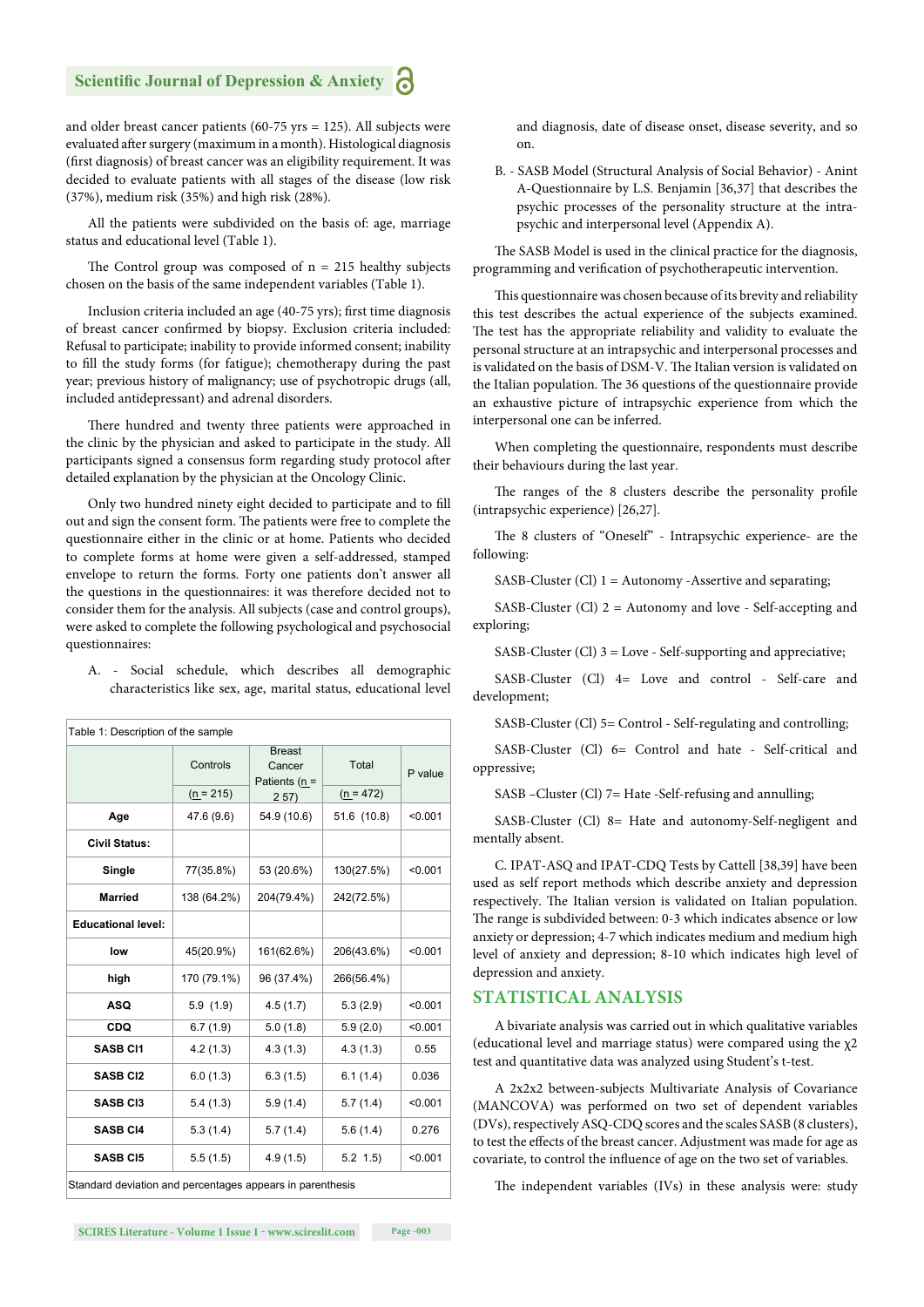groups (breast cancer and control subjects), educational levels (low and high) and civil status (married or single). With the use of Wilk's Lambda multivariate statistical test the main and interaction effects were evaluated.

Effects of IVs on each psychological factors and anxiety and depression (DVs) after adjustment for age were investigated in univariate analysis (ANCOVA).

The power analysis for a 2x2x2 fixed effects analysis of covariance with one covariate have to include a total of 220 cases to yield a power of 0.85.

Probability value less than .05 was considered statistically significant for all statistical tests. Data were analyzed with SPSS/Win program (version 16.0; Spss Inc., Chicago, IL) and Gpower 3.1.5 to computing sample size.

# **RESULTS**

On the basis of the comparison between elderly and adult breast cancer no significant difference emerged for 8 clusters of SASB questionnaire.

The differences between adult and elderly patients and healthy subjects on the basis of age have been evaluated.

Multivariate Analysis of covariance indicates that there are differences in the 8 cluster of SASB questionnaire (Wilks' Lambda = .957, F (2,413) = 2.53, p = 0.011), CDQ and ASQ tests (Wilks' Lambda  $= .915$ , F (2,413) = 18.83, p < 0.001) between breast cancer patients and healthy subjects adjusted for age (Table 2).

So the profile that will be described concerns both adult and elderly subjects affected by breast cancer.

| Table 2: MANCOVAs |                                     |                  |         |
|-------------------|-------------------------------------|------------------|---------|
| <b>Models</b>     | <b>Sources</b>                      | Wilks'<br>Lambda | p value |
|                   | (A)<br>Group                        | 0.915            | < 0.001 |
|                   | Married<br>(B)                      | 0.997            | 0.534   |
|                   | (C) Educational level               | 0.983            | 0.03    |
|                   | A x B (interaction)                 | 0.997            | 0.563   |
| <b>ASQ-CDQ</b>    | A x C (interaction)                 | 0.996            | 0.491   |
|                   | B x C (interaction)                 | 1                | 0.987   |
|                   | $A \times B \times C$ (interaction) | 0.996            | 0.987   |
|                   | Age*                                | 0.999            |         |
|                   |                                     |                  | 0.881   |
| <b>SASB</b>       | Group<br>(A)                        | 0.957            | 0.011   |
| Questionnaire     | Married<br>(B)                      | 0.971            | 0.099   |
|                   | (C) Educational level               | 0.975            | 0.192   |
|                   | A x B (interaction)                 | 0.989            | 0.746   |
|                   | A x C (interaction)                 | 0.979            | 0.286   |
|                   | B x C (interaction)                 | 0.99             | 0.814   |
|                   | $A \times B \times C$ (interaction) | 0.982            | 0.416   |
|                   | Age*                                | 0.951            | 0.004   |

#### **CDQ and ASQ**

The results show a significant difference between the two groups of subjects (affected by breast cancer and healthy subjects) for the test CDQ describing depression (F  $(1,419)$  =76.48,  $p < .001$ ) and for the test ASQ describing anxiety  $(F(1,413) = 48.40, p < .001)$  as expected. The range of the scores reached by the control group is medium-low.

The experimental group show medium high ranges for anxiety and high for depression.

#### **Sasb - intrapsychic behaviours**

In terms of intrapsychic modalities the two groups have obtained different scores in all Clusters except SASB Cl 1 and SASB Cl 4. In fact no significant difference is reached in SASB Cl  $1=$  Autonomy - Assertive and separating and in SASB Cl 4 = Self-care and development. It is mean that breast cancer patients are prone to protect themselves and to express a realistic evaluation of themselves as the healthy control group (Figure 1).

Significant difference is found in the intrapsychic processes of SASB questionnaire of the two groups in the following clusters: SASB Cl2 = Autonomy and Love (F(1,460) =8.32,  $p = .004$ ), SASB CL3-Love (F(1,460) =15.53, *p* < .001), SASB CL5-Control (F(1,460) =12.17, *p* < .001), SASB Cl6-Control and hate (F(1,460) =12.31, *p* < .001), SASB Cl7 Hate  $F(1,460) = 5.68$ ,  $p = .018$ , SASB Cl8- Hate and Autonomy (F(1,460) =6.89, *p* = .009) (Figure 1).

SASB Cl 2 = Self acceptance: Individuals with breast cancer have manifested higher levels of self confidence and of acceptance of their own emotions; SASB Cl  $3 =$  Self supporting and appreciate (self-esteem); Patients with breast cancer have worse attitude toward themselves and toward self care. They were less likely to show self esteem and to care for themselves in the presence of stressful situation;

SASB Cl5 = Self control. Patients with breast cancer scores exercise more self control. In particular, these subjects are more prone to manage and program themselves towards pre-fixed aims. In other words they express less spontaneity and flexibility;

SASB Cl6 = Self-criticism and oppression. Patients are more likely to self abuse and self criticism;

SASB Cl7 = Hate and self destruction. Patients are more likely to engage in self-negation and even self-destructive behaviours in physical and emotional dimensions;

SASB Cl8 = Hate and autonomy-Self-negligent and mentally absent. Patient is more likely to neglect themselves and their basic needs.

In conclusion, adult and elderly breast cancer patients show the following profile: they are less prone to be in touch with their own feelings and emotion, to be satisfied with themselves, their lives and their entourages and to cope with stress. They don't manifest self appreciation and self esteem and may not be able to achieve emotional and psychic equilibrium in the presence of stress. In addition they are less likely to protect themselves and to utilize crisis and stress for their own emotional development. In presence of stress they are likely to become disoriented and to engage in behaviours that may be self defeating and self abusive, because of their low self-esteem, lack of self confidence, inability to face and accept their own emotions, excessive expectations and self-criticism. Because of this poor coping they may be more subject to depression and depressive mood.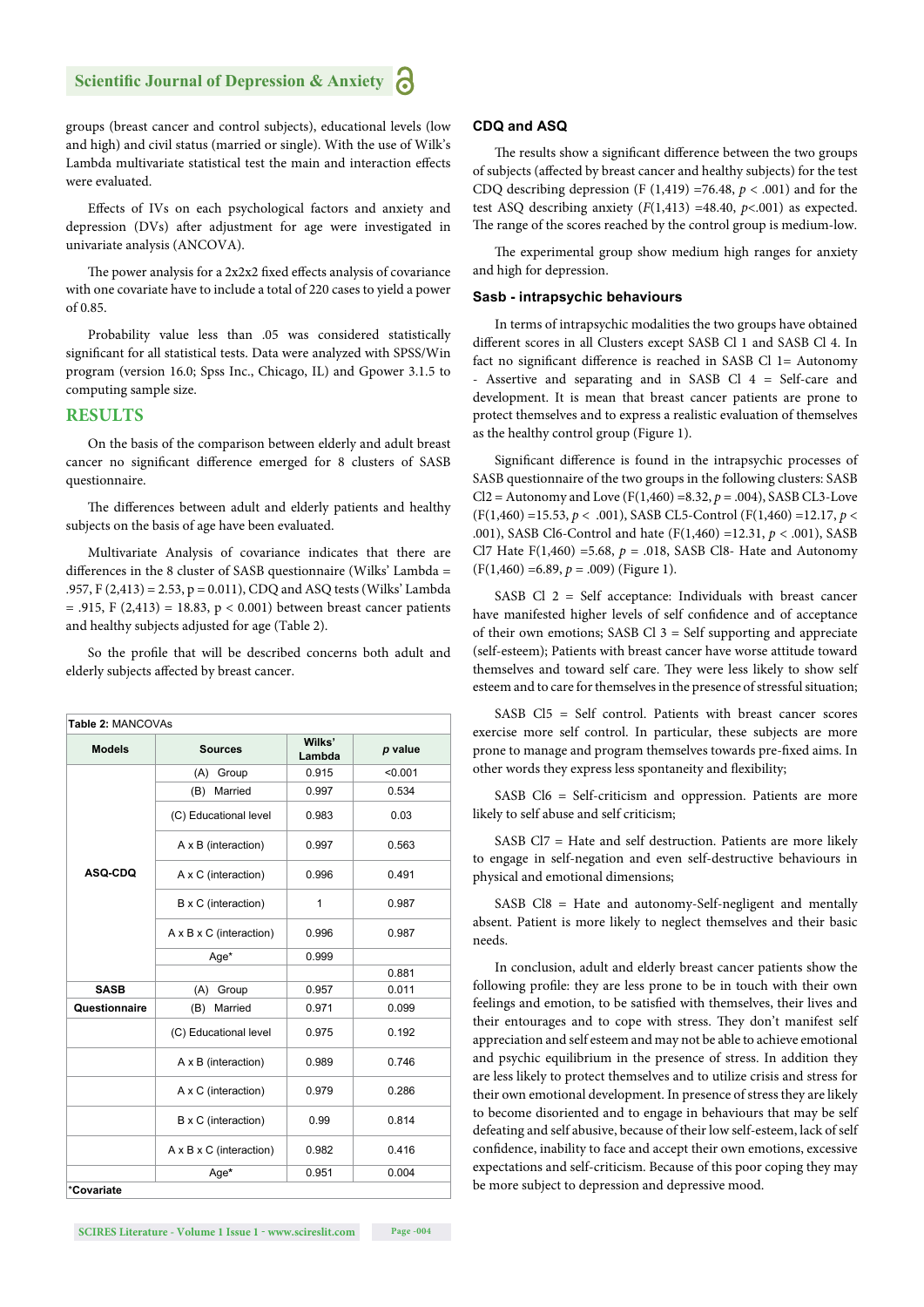

The profile of the SASB model shows high likelihood of depression in breast cancer group. Moreover these patients displayed a low assertiveness, and low ability to accept themselves and support themselves (to treat, care for, console and consolidate). These patients may be oppressive towards them and may accuse themselves of inadequacy, evoking feelings of guilt and shame, which purport low self-esteem and self-neglecting behaviours.

In general, breast cancer patients exercise greater self control aimed to specific objectives, such as attempting to achieve an ideal behaviour and exhausting themselves toward predetermined goals instead of control group.

#### **Sasb interpersonal behaviors**

In terms of interpersonal modalities the two groups have obtained different scores in all clusters except SASB Cl 1 and SASB Cl 4. In fact no significant difference is reached in SASB Cl  $1 =$  Autonomy - Liberating and forgetting and in SASB Cl 4 = Love and control – Helping and protecting. It is mean that breast cancer patients are prone to liberate and to protect the others as the healthy control group (Figure 1). Significant difference (between study and healthy control groups) is found in the interpersonal processes of SASB questionnaire of the two groups in the following clusters: SASB Cl2- Autonomy and Love-Confirming and understanding  $(F(1,460) = 8.32,$ *p*=.004), SASB CL3-Love - Caring and consoling; (F(1,460) =15.53, *p*   $<$  .001), SASB CL5-Control -Looking after and managing (F(1,460)  $=12.17, p < .001$ ), SASB Cl6-Control and hate - Belittling and blaming (F(1,460) =12.31, *p* < .001), SASB Cl7 Hate - Assaulting and refusing (F(1,460) =5.68, *p* = .018), SASB Cl8- Hate and Autonomy - Ignoring and forgetting  $(F(1,460) = 6.89, p = .009)$  (Figure 1).

SASB Cl2 = Individuals with breast cancer have manifested lower levels of confidence and of acceptance of others than control group;

SASB Cl3 = Patients with breast cancer have worse attitude to taking care for others than control group. They were less likely to take care for others in the presence of stressful situation;

SASB Cl5 = they exercise more self control towards the others than control group. In particular, these subjects are more prone to manage, program and control the others by reminding them what

they should think, do and say. In other words they express less flexibility;

SASB Cl6 = they are more likely to abuse and be critical towards the others than control group;

SASB Cl7= Patients are more likely to engage in destructive behaviours in the physical and emotional dimensions towards the others than healthy control group;

SASB Cl8 = Patient are more likely tendency to ignore and neglect the needs and interests of the other than control group.

Breast cancer interpersonal profile. These patients don't fully promote independence in their relationship with others, by expressing trust and confidence of others; they are not always appreciative and empathic towards the other accepting difference of opinion and not always actively help or be close to the other person. However these behaviors may include elements of neglect and forgetfulness.

They tend to control the others in a positive and negative way and may express behaviors of belittling, blaming or manipulating the other. In extreme cases these patients may ignore and neglect the needs and interests of the other.

### **DISCUSSION**

With respect to non cancer patients, adult and elderly women with breast cancer present a higher level of both depression and anxiety. Moreover these patients show less autonomy in their choices and lower acceptance of their own feelings. These individuals are less spontaneous in their behavior, they are unable to get in touch with and accept their deeper feelings. Being unappreciative of themselves they are unable to treat, console, care for and reconsolidate them. If left unmanaged these attitudes may hamper the patient's ability to receive anticancer treatment. The elderly and adult breast cancer patients don't differ in intrapsychic processes. So Women with breast cancer, adult and elderly have the same profile (SASB) and therefore the same are the intrapsychic issues [1,7,23] So, even if as many studies show the stages related to stress may be different between the two groups of age the basic intrapsychic behaviours does not change. In addition, if elderly and adults patients with cancer do not differ in intrapsychic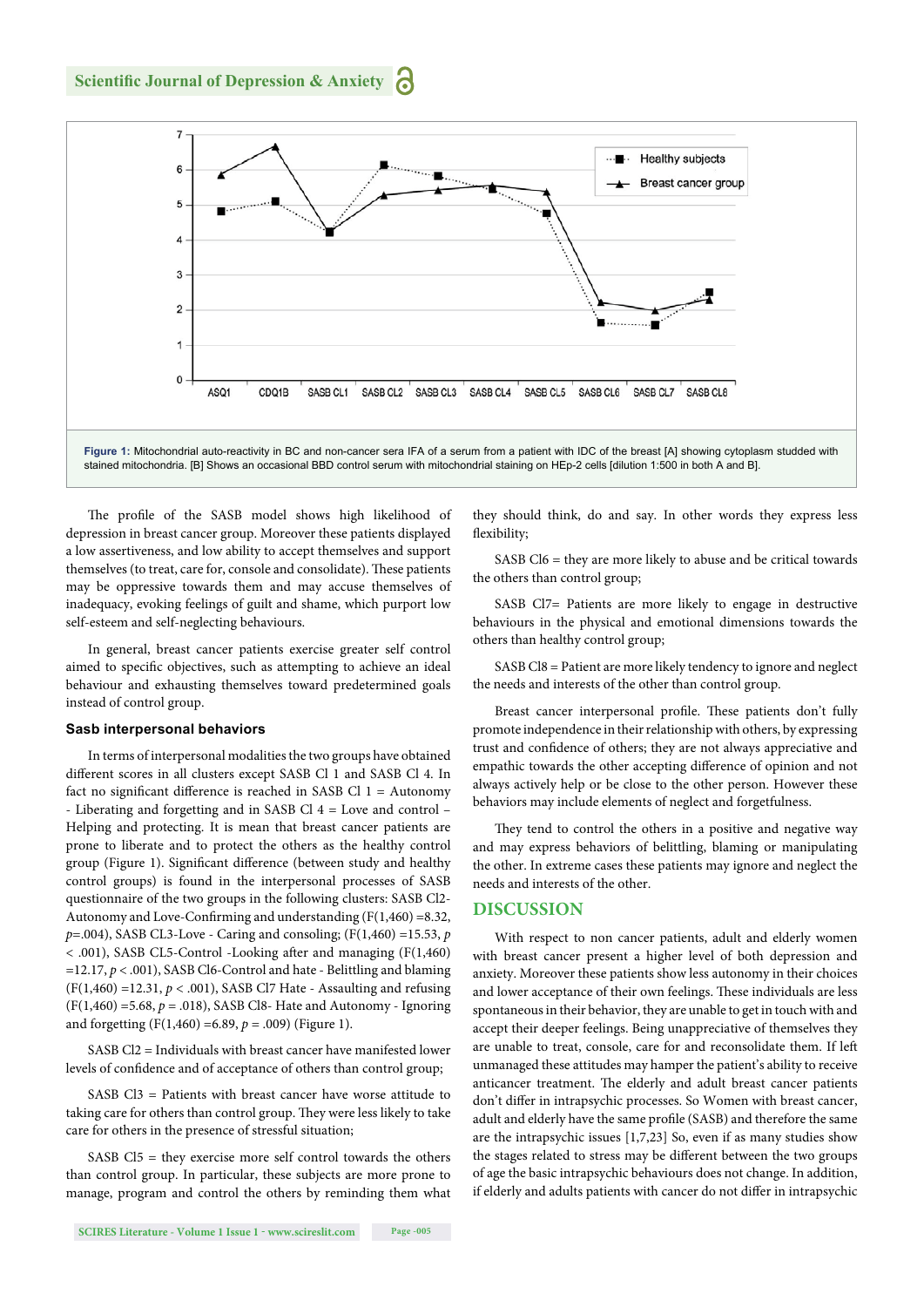processes which factors are related to the different reactivity to stress in different stages of the disease? It would be interesting to study intrapsychic factors over time (initial diagnosis, at the end of medical treatment, and after one year from the end of this to evaluate the disease process in adult and elderly patients. In addition to study simultaneously intrapsychic factors, coping styles and social support in the various stages of the disease could better clarify these issues. Moreover many studies show that people with breast cancer may be likely to experience serious adjustment problems without adequate social support [3] with particular attention to the elderly. This aspect may be important in elderly subject without social support and or interpersonal difficulties. Our findings show that interpersonal relationship may be problematic in breast cancer women. The quality of relationships is crucial for support in dealing with the disease condition. This is especially true for the elderly suffering from cancers. The interpersonal problems emerged in this study suggest interventions that also include the caregiver and the family.

#### **In conclusion this study raises other two questions**

- 1) Depression and anxiety and maladaptive intrapsychic processes may be markers of patients at risk for maladjustment to cancer treatment (chemotherapy-cobalt therapy, and so on) and its side effects?
- 2) Depression and anxiety and intrapsychic processes may be markers of patients at risk for development of breast cancer?
- Studies on the psychological factors and onset of cancer are controversial. No direct link has yet been established between psychological factors and cancer onset and progression Eskelinen (2010). In the same time many studies show the link between depressions, Intrapsychic factors and cancer adjustment [10]. So, further studies are necessary in this field.

#### **Psychotherapeutic intervention**

Given the profile of the SASB test, possible psychotherapeutic interventions must take into consideration the dimensions of acceptance and empathy, bringing the patient's awareness to the reality of the not adaptive aspects of his experience. It is necessary to guide patients to the awareness of their self-neglecting aspects, as well as their neglect towards themselves both at a physical and at an emotional level.

On the basis of the SASB Model this implies that the subject needs to develop the intrapsychic dimensions which indicate "positive control": SASB Cl 3 = Self-support and

Appreciation, and SASB Cl 4 = Self-care and development. Figure 1 complementary to those dimensions of "negative control" which indicate self-criticism and, in extreme cases, self-deprivation (clusters 6 and 7).

It is both important and fundamental (psychotherapeutic process) that the patient recognizes the self-critical model linked to guilt feelings [36]. Only through such awareness can the patient begin to cultivate a more satisfying quality of life. This entails developing interests, having more leisure time, discovering new dimensions in relationships, and not just for improving physical health but for overall well-being.

The psychotherapeutic intervention can help these patients to listen to their needs and allow them to let go maladjusted behavioural patterns in order to acquire a satisfying and full quality of life. The Holistic psychotherapeutic approach may be realized by using: Psychotherapy from Humanistic Existential Psychology, Therapeutic Psycho synthesis, Transpersonal Psychology, Symbolic techniques with bodily involvement patients [31-33].

Unless these patients receive adequate psychological support, their great anxiety will prevent them from looking after themselves and their health. It is important for the oncologist to be aware of these personality aspects and recognize them as possible predictors of maladjustment to disease in order to correctly guide patients to adapt a more global and multidisciplinary approach.

#### **CONCLUSIONS**

In any case, the study suggests that intrapsychic factors and depression screening in breast cancer elderly and adult woman may help to plan a psychotherapeutic. Intervention to prevent not adaptation to the condition of disease.

#### **REFERENCES**

- 1. Deimling GT, Sterns S, Bowman KF, Kahana B. The health of olderadult, long-term cancer survivors. Cancer Nurs. 2005; 28: 415-424. https://goo.gl/fu7Wch
- 2. Chung M, Chang HR, Bland KI, Wanebo HJ. Younger women with breast carcinoma have a poorer prognosis than older women. Cancer. 1996; 77: 97-103. https://goo.gl/k1v1gT
- 3. Phillips KA, Osborne RH, Giles GG, Dite GS, Apicella C, Hopper JL, et al. Psychosocial factors and survival of young women with breast cancer: a population-based prospective cohort study. J Clin Oncol. 2008; 26: 4666- 4671. https://goo.gl/VjufCP
- 4. Yoshida M, Shimizu C, Fukutomi T, Tsuda H, Kinoshita T, Akashi-Tanaka S, et al. Prognostic factors in young Japanese women with breast cancer: prognostic value of age at diagnosis. Jpn J Clin Oncol. 2011; 41: 180-1899. https://goo.gl/ZPrqYN
- 5. Schultz PN, Klein MJ, Beck ML, Stava C, Sellin RV. Breast cancer: relationship between menopausal symptoms, physiologic health effects of cancer treatment and physical constraints on quality of life in long-term survivors. J Clin Nurs. 2005; 2: 204-211. https://goo.gl/FVXcTt
- 6. Kołacińska A, Chałubińska J, Błasińska-Morawiec M, Dowgier-Witczak I, Fendler W, Kordek R, et al. Pathological complete response in younger and older breast cancer patients. Arch Med Sci. 2012; 9: 8310-8315. https://goo.gl/i1Zze2
- 7. Balducci L. Management of cancer in the elderly. Oncology (Williston Park). 2006; 20: 135-143. https://goo.gl/2amdVX
- 8. Andreu Y, Galdòn MJ, Durá E, Martínez P, Pérez S, Murgui S. A longitudinal study of psychosocial distress in breast cancer: Prevalence and risk factors. Psychol Health. 2012; 27: 72-87. https://goo.gl/znQxQN
- 9. Iwamitsu Y, Shimoda K, Abe H, Tani T, Okawa M, Buck R. Anxiety, emotional suppression, and psychological distress before and after breast cancer diagnosis. Psychosomatics. 2005; 46: 19-24. https://goo.gl/m9WhwF
- 10. Eskelinen M, Ollonen P. Assessment of general anxiety in patients with breast disease and breast cancer using the Spielberger STAI self evaluation test: a prospective case-control study in Finland. Anticancer Res. 2011; 31: 1801-1806. https://goo.gl/y9KkrQ
- 11. Enfoux A, Courtois R, Duijsens I, Reveillere C, Senon JL, Magnin G, et al. Comorbidity between personality disorders and depressive symptomatology in women: A cross-sectional study of three different transitional life stages. Personal Ment Health. 2013; 7: 233-241. https://goo.gl/R2jgP5
- 12. Bleiker EM, Pouwer F, van der Ploeg HM, Leer JW, Adèr HJ. Psychological distress two years after diagnosis of breast cancer: frequency and prediction. Patient Educ Couns. 2000; 40: 209-217. https://goo.gl/up9HW6
- 13. Eskelinen M, Ollonen P. Measurement of pessimism: hopelessness scale in healthy study subjects, and in patients with benign breast disease and breast cancer: a prospective case-control study in Finland. Anticancer Res. 2011; 31: 4019-4023. https://goo.gl/mZvUW3
- 14. Hill J, Holcombe C, Clark L, Boothby MR, Hincks A, Fisher J, et al. Predictors of onset of depression and anxiety in the year after diagnosis of breast cancer. Psychol Med. 2011; 41: 1429-1436. https://goo.gl/4YgLWZ